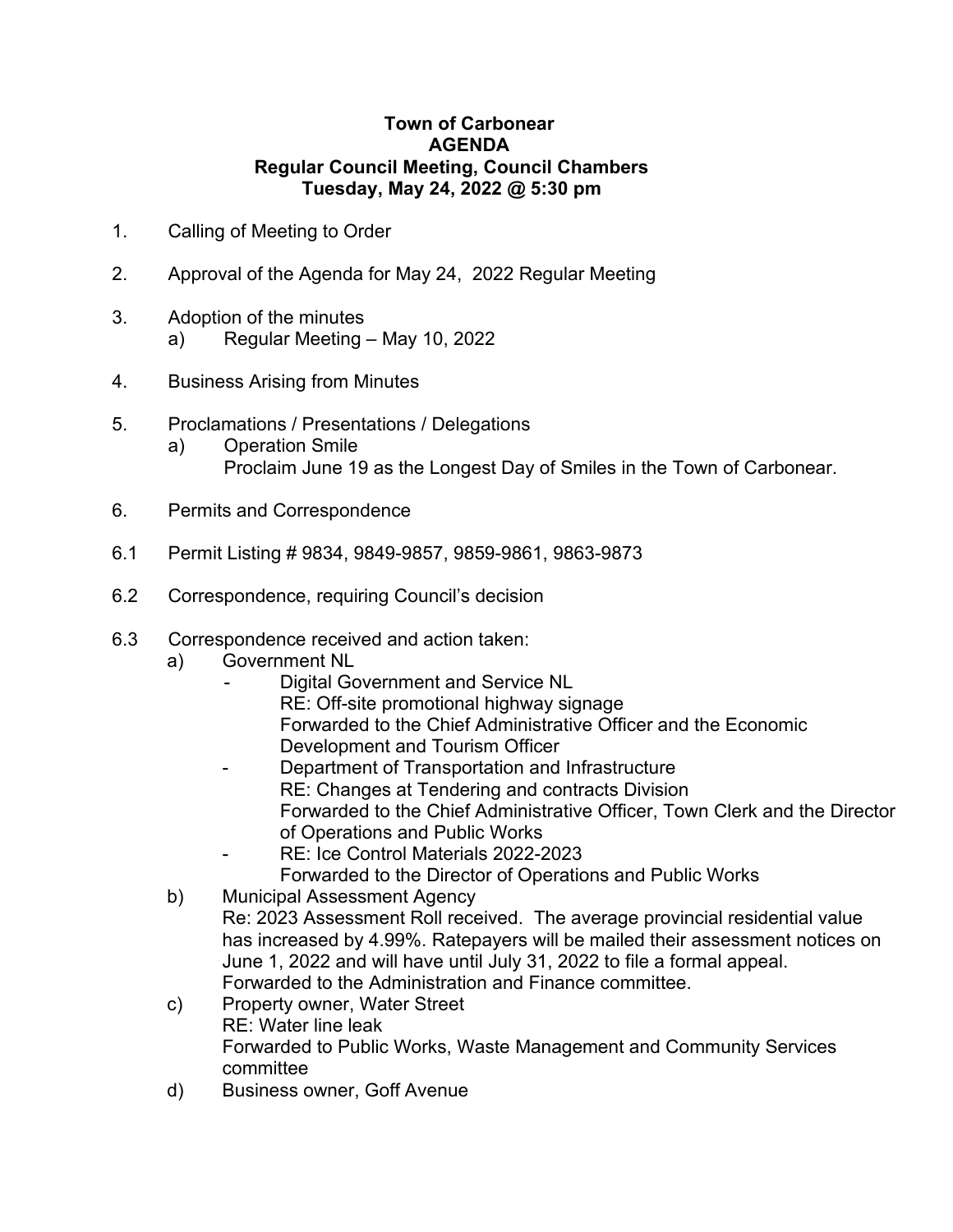|              | RE: Inquiry on business tax                                                                                                                             |
|--------------|---------------------------------------------------------------------------------------------------------------------------------------------------------|
|              | Forwarded to Administration and Finance committee<br>Crohn's & Colitis Canada                                                                           |
| e)           | RE: Request for donation.                                                                                                                               |
|              | Forwarded to Administration and Finance committee                                                                                                       |
| f)           | <b>Trinity Conception Placentia Health Foundation</b>                                                                                                   |
|              | RE: 2 <sup>nd</sup> Annual TCP Trails Challenge                                                                                                         |
|              | Forwarded to Recreation, Special Events, Tourism and Culture committee<br>NL Public Health Laboratory, Test results of water samples collected on March |
| g)           | 30 and April 13, 2022 at North Atlantic, Shell, Esso, Red Circle. Results marked                                                                        |
|              | satisfactory. Placed on file.                                                                                                                           |
| h)           | <b>Municipalities NL</b>                                                                                                                                |
|              | RE:MNL & CAN partnership - Teen Tech Team / Technology Career Pathway's                                                                                 |
|              | Service-Learning program<br>Forwarded to Administration and Finance committee                                                                           |
| i)           | Resident complaint of litter in ditches along Powell Drive, Columbus Drive and                                                                          |
|              | <b>Carbonear Collegiate</b>                                                                                                                             |
|              | Forwarded to Public Works, Waste Management & Community Services                                                                                        |
|              | committee                                                                                                                                               |
| j)           | Property owner, Valley Road<br><b>RE:</b> Water connection fee                                                                                          |
|              | Forwarded to Administration and Finance committee                                                                                                       |
| $\mathsf{k}$ | <b>NL Credit Union</b>                                                                                                                                  |
|              | RE: Request for donation - Walk A Thon in aid of the Heart and Stroke                                                                                   |
|              | Foundation<br>Forwarded to Administration and Finance committee                                                                                         |
| $\vert$      | Children's Walk – Make a Wish – Run the Rock                                                                                                            |
|              | <b>RE: Request for donation</b>                                                                                                                         |
|              | Forwarded to Administration and Finance committee                                                                                                       |
| m)           | Early Learning and Child Development Division of the Department of                                                                                      |
|              | Education.<br>RE: Follow up                                                                                                                             |
|              | Forwarded to Administration and Finance committee                                                                                                       |
| n)           | Property owner, Sutton's Hill                                                                                                                           |
|              | RE: Request for calcium, Lemarchant Street Extension                                                                                                    |
|              | Entered in the work order system. Copied to the Director of Operations and                                                                              |
| $\circ)$     | Public Works.<br>Property owner, Hamilton Avenue                                                                                                        |
|              | RE: application for street light                                                                                                                        |
|              | Forwarded to the Public Works, Waste Management and Community Services                                                                                  |
|              | committee                                                                                                                                               |
| p)           | <b>Communities Against Violence</b>                                                                                                                     |
|              | RE: Flag Raising, June 23, exact time to be determined.<br>Forwarded to Council. To be advertised on social media                                       |
|              |                                                                                                                                                         |

- 7. Committee Reports
	- a) Public Works, Waste Management and Community Services
	- b) Administration and Finance